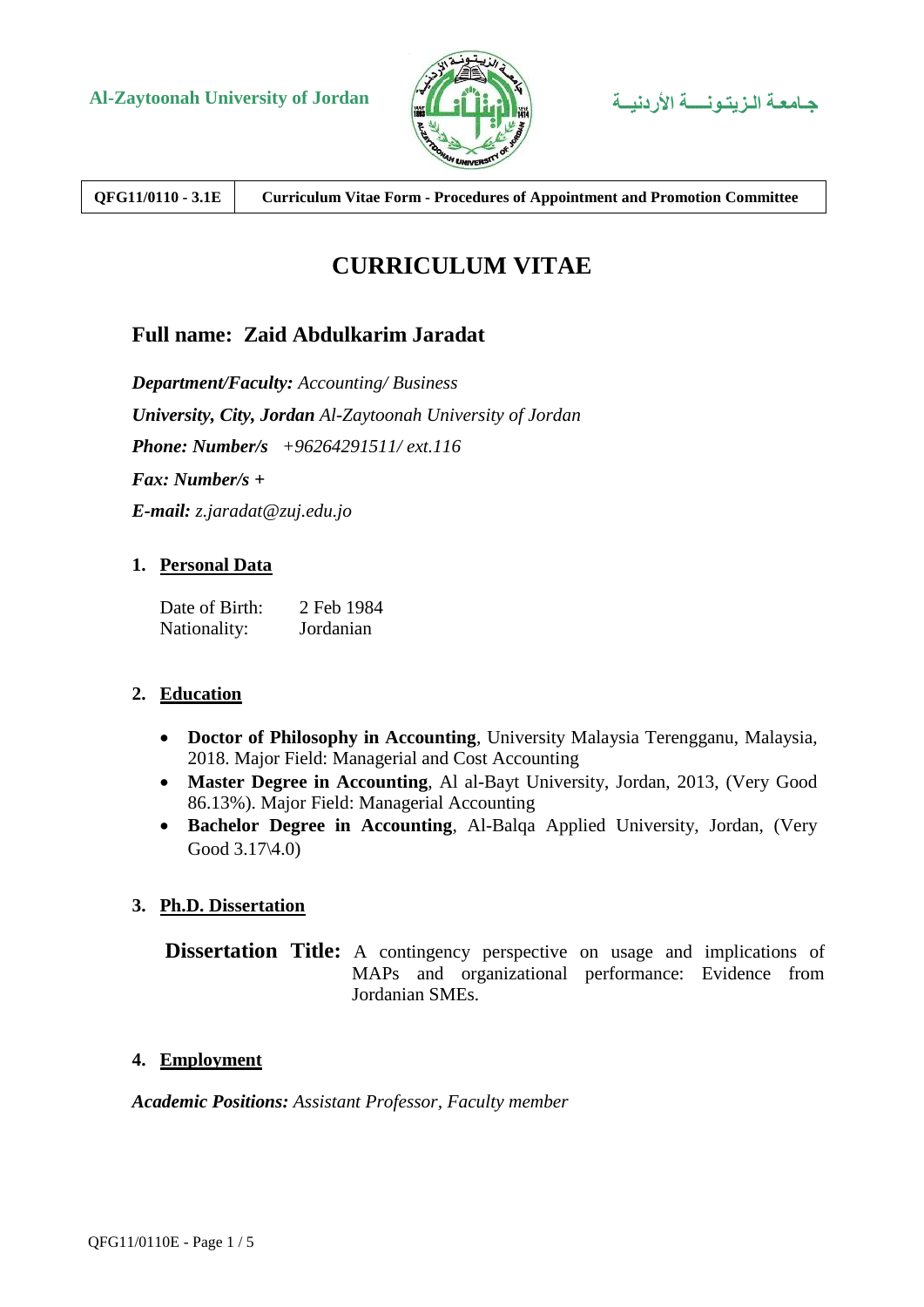## **Al-Zaytoonah University of Jordan األردنيــة الـزيتـونــــة جـامعـة**





## **QFG11/0110 - 3.1E Curriculum Vitae Form - Procedures of Appointment and Promotion Committee**

#### **5. Research Interests**

- Management accounting practices
- Organizational performance evaluation
- Enterprise resource planning systems (ERP)
- $\bullet$  E- accounting
- Contingency and institutional perspective
- Mixed methods approach
- SMEs and banking sector

#### **6. Membership in Scientific Societies and Associations**

 Reviewer in *International Journal of Financial Research* **(Scopus Q4)**. Ontario, Canada E-mail: info@sciedupress.com Website: www.sciedupress.com

#### **7. Teaching Experience**

#### *Undergraduate Courses*

- Principles of accounting π
- Managerial accounting
- Cost accounting
- Advanced cost accounting
- Company accounting

#### **8. Internal Examiner of Graduate Research**

| No. | Name of Student                  | Title of Thesis                                                                                                                                                                                                                                | Date of<br><b>VIVA</b> |
|-----|----------------------------------|------------------------------------------------------------------------------------------------------------------------------------------------------------------------------------------------------------------------------------------------|------------------------|
|     | Marwa Abdulhakeem<br>Rajeh Skafi | Internal Examiner in the examination of master<br>thesis. The Effect of Applying Green Accounting on<br>the Financial Performance of Jordanian Public<br>Shareholding Industrial Companies. Al-Zaytoonah<br>University of Jordan July 2020.    | <b>July 2020</b>       |
| 2   | Abd Alaziz Mohammad<br>Al-Madmoj | Representative of the accounting department in the<br>examination of master thesis. The Effect of<br>Financial Flexibility on Earnings per Share: An<br>Applied Study on the Banks in Jordan. Al-<br>Zaytoonah University of Jordan July 2020. | <b>July 2020</b>       |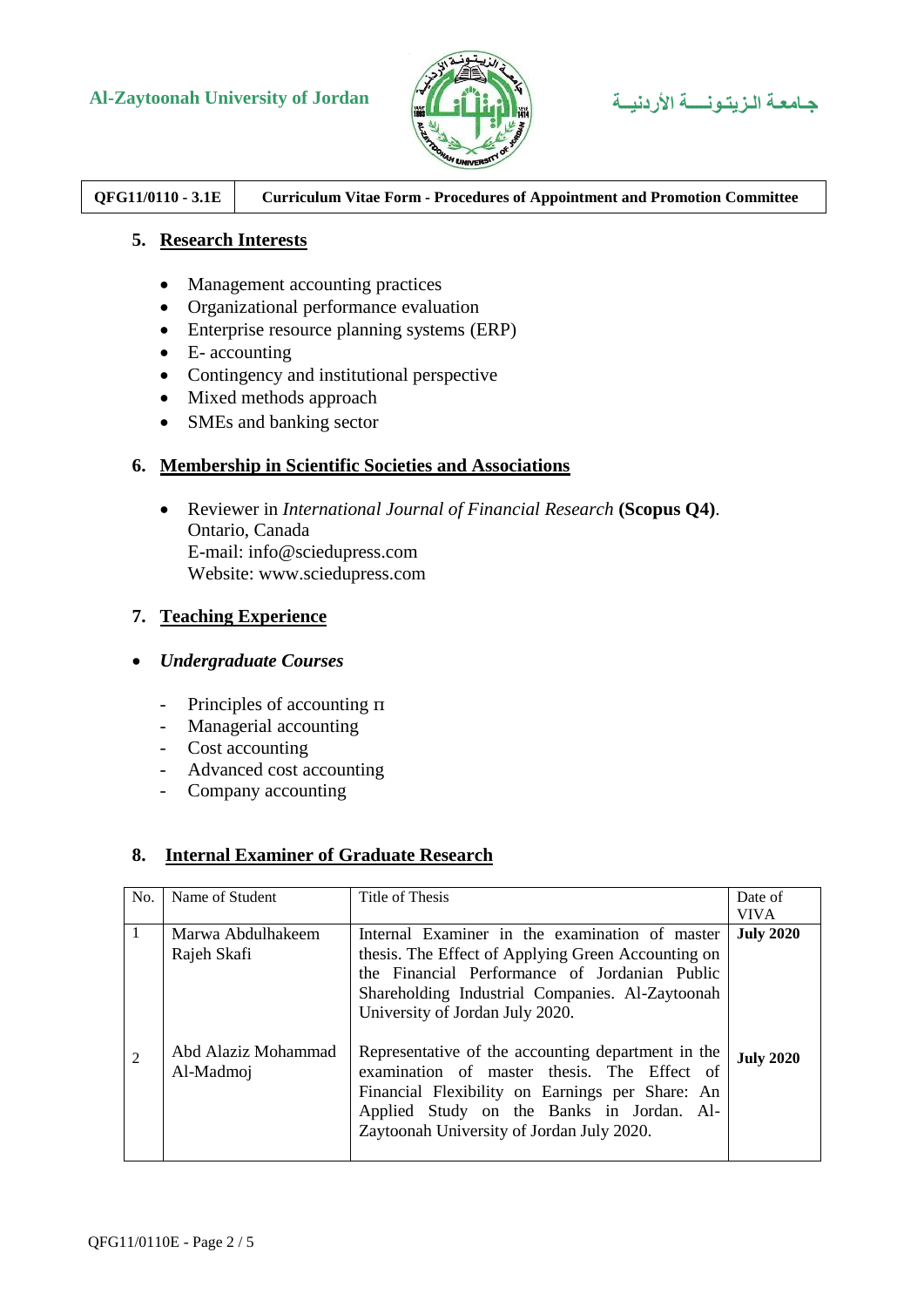## **Al-Zaytoonah University of Jordan األردنيــة الـزيتـونــــة جـامعـة**





**QFG11/0110 - 3.1E Curriculum Vitae Form - Procedures of Appointment and Promotion Committee**

#### **9. Membership of Committees**

- Member of the committee for development the academic programs plans and educational resources in accounting department
- Member of accounting department committee
- Member of the committee for development the master's program in accounting department
- Member of the Equivalency committee in accounting department
- Member of the committee working on the improvement plans for the third quality assurance standard

#### **10. Professional and Scientific Meetings**

- **Publication in Academic Journals**, (16 November 2017). School of Maritime Business and Management, University Malaysia Terengganu, Malaysia.
- **EndNote Workshop**, (9 November 2017). School of Maritime Business and Management, University Malaysia Terengganu, Malaysia.
- **Literature Review Workshop**, (11 October 2017). School of Maritime Business and Management, University Malaysia Terengganu, Malaysia.
- **Seminar in E-Accounting and performance**, (24 August 2017). Department of Accounting and Finance, University Malaysia Terengganu, Malaysia.
- **Mix Method Research**, (21 May 2017). School of Maritime Business and Management, University Malaysia Terengganu, Malaysia.
- **Qualitative Research**, (15 May 2017). School of Maritime Business and Management, University Malaysia Terengganu, Malaysia.
- **Quantitative Research**, (4 May 2017). School of Maritime Business and Management, University Malaysia Terengganu, Malaysia.
- **Research Methodology**, (3 May 2017). School of Maritime Business and Management, University Malaysia Terengganu, Malaysia.
- **Guide to Getting Published: How to Publish in the High Impact Journal**, (29 March 2016). Auditorium of Sultanah Nur Zahirah Library, University Malaysia Terengganu, Malaysia.
- **Data Analysis using Smart PLS: 2-days workshop on PLS-SEM**, (9 &10 of March 2016). School of Maritime Business and Management, University Malaysia Terengganu, Malaysia.
- **Data Analysis using NVivo: 1-day workshop on data analysis using the NVivo11 plus**, (6 March 2016). Scholar Zone, Ipoh, Malaysia.
- **Qualitative Research Methodology: 2-days workshop on conducting a qualitative research**, (5 & 6 of March 2016). Scholar Zone, Ipoh, Malaysia.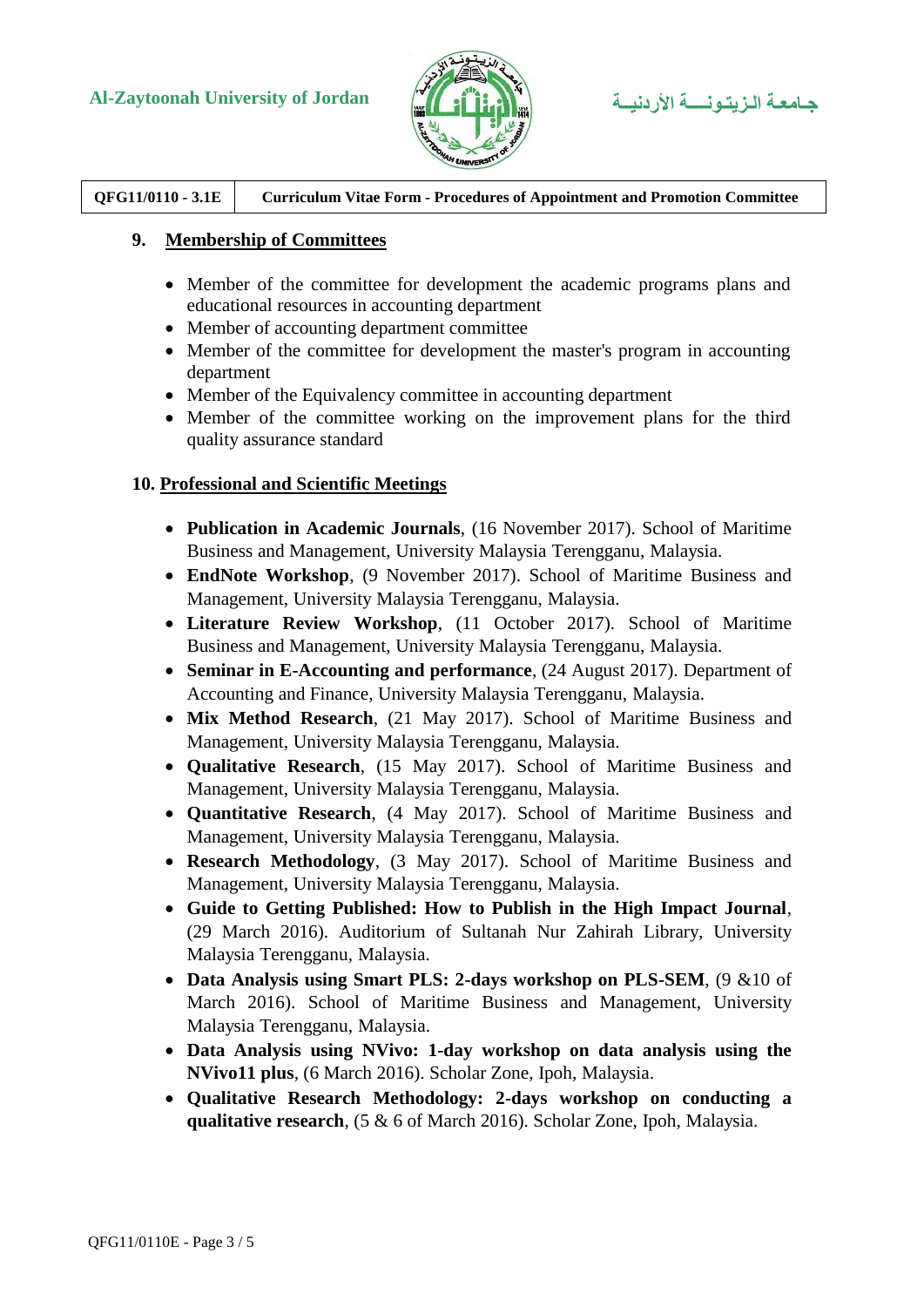

**QFG11/0110 - 3.1E Curriculum Vitae Form - Procedures of Appointment and Promotion Committee**

### **11. Publications**

- **Jaradat, Z**., Al Shbail, M., and Bany Baker, M., 2020. Environmental and Organizational Factors Affecting the Adoption of Enterprise Resource Planning Systems in the Jordanian Banking Sector. *Int. J. of Business Information Systems.* Article accepted for publication - IJBIS-33116. DOI: 10.1504/IJBIS.2020.10031104 **(Scopus Q2, Cite Score 1.9)**.
- Al Shbail, M., **Jaradat, Z.**, Jbarah, M., and Al Shbeil, O., 2020. Factors that Influence Employees' Acceptance of E\_Accounting: Evidence from Jordanian SMEs. *Int. J. of Business Innovation and Research.* Article accepted for publication - IJBIR-36637. DOI: 10.1504/IJBIR.2020.10032039 **(Scopus Q3, Cite Score 1.1)**.
- **Jaradat, Z**., Taha, R., Mat Zin, R., and Zakaria, W.Z., Abdul Aziz, R. 2020. The Use and Implications of Management Accounting Practices in Small and Medium-sized Enterprises. *Asia-Pacific Management Accounting Journal (APMAJ).* Article accepted for publication. **(Web of Science\Emerging Sources Citation Index (ESCI))**.
- **Jaradat, Z.**, Taha, R., Mat Zin, R., and Zakaria, W.Z., 2018. The Impact of Financial Accessibility Constraints and Government Regulations on the Organizational Performance of Small-and-Medium-sized Enterprises. *Journal of Business and Retail Management Research*, *13*(1) (**Scopus Q3**).
- Ghabayen, M., **Jaradat, Z.**, Hardan, A., and Alshbiel, M., 2018. Optimal Board Size in the Jordanian Banks: Empirical Evidence Based on Accounting Performance. *Journal of Business and Retail Management Research*, *13*(1). (**Scopus Q3**).
- Ghabayen, M., Hardan, A., **Jaradat, Z.**, and Alshbiel, M., 2017. Government-Linked Banks' Performance in Jordan. *Corporate Ownership & Control*, *14*(2), pp.44-50. (**ERA & EconLit**).
- **Jaradat, Z.**, and Al-Shbiel, S.O., 2014. The Contribution of Management Accounting on Merging of Commercial Banks. *AL-Manara for Research and Studies*, *19*(4), pp.257-296.
- **Jaradat, Z***.*, Taha, R., Mat Zin, R., and Zakaria, W.Z., 2017. A Theoretical Discussion on Contingency Factors Influencing the Use of Management Accounting Practices and Organizational Performance in Jordanian Manufacturing SMEs. *Paper presented at the 8th International Conference on Financial Criminology (ICFC)*, which was held on 12th – 13th April 2017, in Putrajaya, Malaysia.
- **Jaradat, Z.**, Taha, R., Mat Zin, R., and Zakaria, W.Z., 2017. Conceptual Model for Examining the Contingency Factors That Influence the Use of Management Accounting Practices and Organizational Performance. *Paper presented at the 31st International Conference on Business Economic, Social Science & Humanities (BESSH)*, which was held on 14th – 15th July 2017, in Kuala Lumpur, Malaysia.